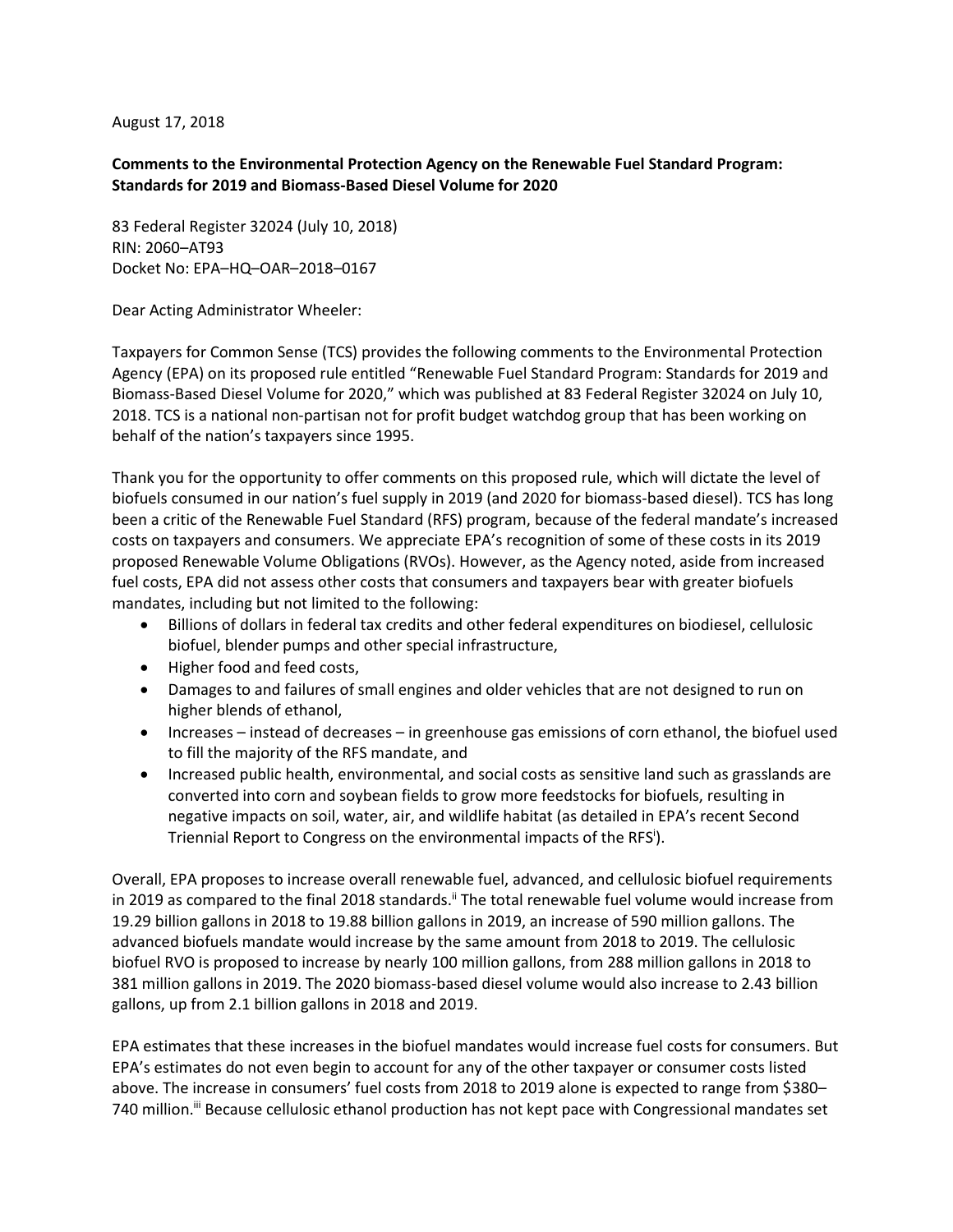forth in the Energy Independence and Security Act of 2007 (EISA), EPA proposes to waive the 2019 cellulosic RVO by 96 percent (from 8.5 *billion* gallons in statute to just 381 *million* gallons in the proposed RVO). EPA estimates that this reduction will save consumers  $$4 - 22$  billion since cellulosic biofuels are generally more expensive than gasoline (costing approximately \$0.49–\$2.65 more per gallon). $iv$ 

We applaud EPA for taking some costs into consideration in the proposed 2019 RVOs. However, as EPA acknowledges, "The annual volume-setting process encourages consideration of the RFS program on a piecemeal (i.e., year-to-year) basis, which may not reflect the full, long-term costs and benefits of the program."<sup>v</sup> Therefore, EPA did not consider direct and indirect costs or benefits such as "infrastructure costs, investment, lifecycle GHG emissions and air quality impacts, and energy security benefits, which all are to some degree affected by the annual volumes. For example, we do not have a quantified estimate of the lifecycle GHG or energy security benefits for a single year (e.g., 2019)."vi EPA's own data from the 2010 final rule implementing the RFS program, in addition to other independent analysts, found that biofuels such as corn ethanol, which fill a large portion of the mandate, may actually *increase* GHG emissions.<sup>vii</sup>

EPA should not only put more emphasis on costs in its current RVO rule, but should also fully assess direct and indirect costs on consumers and taxpayers in its upcoming reset of RFS volumes, as required by law (CAA(o)(2)(B)(ii)). EPA is specifically required to assess the following factors when resetting RFS volumes: (1) impact on the environment, (2) energy security, (3) commercial production of advanced biofuels, (4) infrastructure, (5) costs to consumers, and (6) other factors, including "job creation, the price and supply of agricultural commodities, rural economic development, and food prices."Vili Moreover, EPA may consider waivers of RFS volumes based on severe economic or environmental harm.

TCS also urges EPA to fully assess the impacts of recent import duties on biodiesel from countries such as Argentina and Indonesia when setting final 2019 RVOs. If EPA's estimate of imported biodiesel to meet 2019 and 2020 mandates is too high and these volumes do not actually materialize due to import restrictions, then added pressure will be placed on the domestic biodiesel industry to meet greater biofuels mandates. This may result in feedstock switching between different vegetable oils as food is diverted to fuel, as EPA acknowledges, resulting in greater pressure on natural resources and food and feed prices.<sup>ix</sup>

TCS therefore urges EPA to lower biofuel volumes for 2019 (and 2020 for biomass-based diesel) to levels that do not impose additional costs or burdens on taxpayers or consumers. Otherwise, the goals of the RFS program - including lower GHG emissions – are unlikely to be met and unintended costs spurred by higher ethanol and biodiesel mandates will further burden consumers and taxpayers.

We thank you for considering our comments on the 2019 proposed RVOs. TCS also looks forward to the Agency's upcoming reset of overall RFS mandates to reduce biofuels volumes to a level that does not continue to impose unnecessary costs on taxpayers and consumers.

Sincerely,

Ryan Alexander President